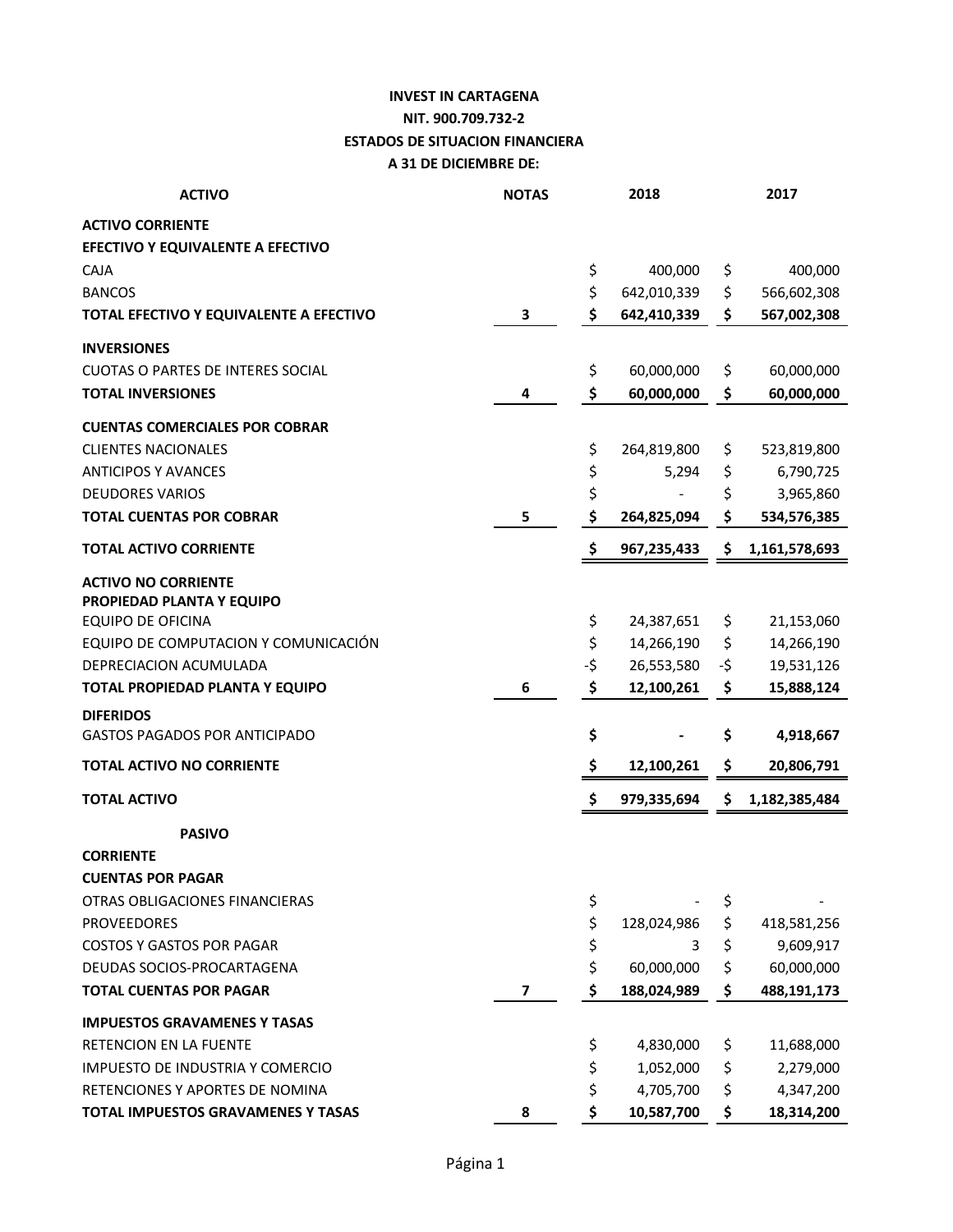| TOTAL PASIVO CORRIENTE                  |    | \$  | 198,612,689 | \$  | 506,505,373   |
|-----------------------------------------|----|-----|-------------|-----|---------------|
| <b>PASIVO NO CORRIENTE</b>              |    |     |             |     |               |
| <b>OBLIGACIONES LABORALES</b>           |    |     |             |     |               |
| <b>SALARIOS POR PAGAR</b>               |    | \$  | 5           | \$  | 1             |
| <b>CESANTIAS CONSOLIDADAS</b>           |    | -\$ | 1           | \$  | 3,301,372     |
| <b>INTERESES SOBRE CESANTIAS</b>        |    | -\$ | 1           | \$  | 396,164       |
| PRIMA DE SERVICIOS                      |    | \$  |             | \$  |               |
| <b>VACACIONES CONSOLIDADAS</b>          |    | \$  | 13,807,022  | \$  | 13,807,022    |
| <b>TOTAL OBLIGACIONES LABORALES</b>     | 9  | \$  | 13,807,025  | \$  | 17,504,559    |
| PASIVOS ESTIMADOS Y PROVISIONES         |    |     |             |     |               |
| PARA OBLIGACIONES LABORALES             |    | \$  | 11,735,375  | \$  |               |
| TOTAL PASIVOS ESTIMADOS Y PROVISIONES   | 10 | \$  | 11,735,375  | \$  |               |
| <b>OTROS PASIVOS</b>                    |    |     |             |     |               |
| <b>INGRESOS RECIBIDOS PARA TERCEROS</b> |    | \$  | 495,770,453 | \$  | 400,580,861   |
| <b>TOTAL OTROS PASIVOS</b>              | 11 | \$  | 495,770,453 | \$  | 400,580,861   |
| <b>TOTAL PASIVO NO CORRIENTE</b>        |    | \$  | 521,312,853 | \$  | 418,085,420   |
| <b>TOTAL PASIVO</b>                     |    | \$  | 719,925,542 | \$  | 924,590,793   |
| <b>PATRIMONIO</b>                       |    |     |             |     |               |
| <b>PATRIMONIO</b>                       |    |     |             |     |               |
| <b>FONDO SOCIAL</b>                     |    | \$  | 437,551,726 | \$  | 437,551,726   |
| UTILIDADES O EXCEDENTES ACUMULADOS      |    | \$  | 106,656,508 | \$  | 3,957,955     |
| UTILIDADES ADOPCION PRIMERA VEZ         |    | \$  | 16,085,979  | \$  | 16,085,979    |
| PERDIDAS O FALTANTES ACUMULADAS         |    | -\$ | 302,499,522 | -\$ | 302,499,522   |
| UTILIDAD DEL EJERCICIO                  |    | \$  | 1,615,461   | \$  | 102,698,553   |
| <b>TOTAL PATRIMONIO</b>                 | 12 | \$  | 259,410,152 | \$  | 257,794,691   |
|                                         |    |     |             |     |               |
| <b>TOTAL PASIVO Y PATRIMONIO</b>        |    | \$  | 979,335,694 | \$  | 1,182,385,484 |
|                                         |    | \$  |             | \$  |               |

**MARIA CAMILA SALAS SALAS YEISON ACUÑA BARRIOS**

**REPRESENTANTE LEGAL Revisor(a) fiscal - TP:** -T **CONTADOR PUBLICO** 

**ANAYA Y ANAYA SAS TP: 225920-T**